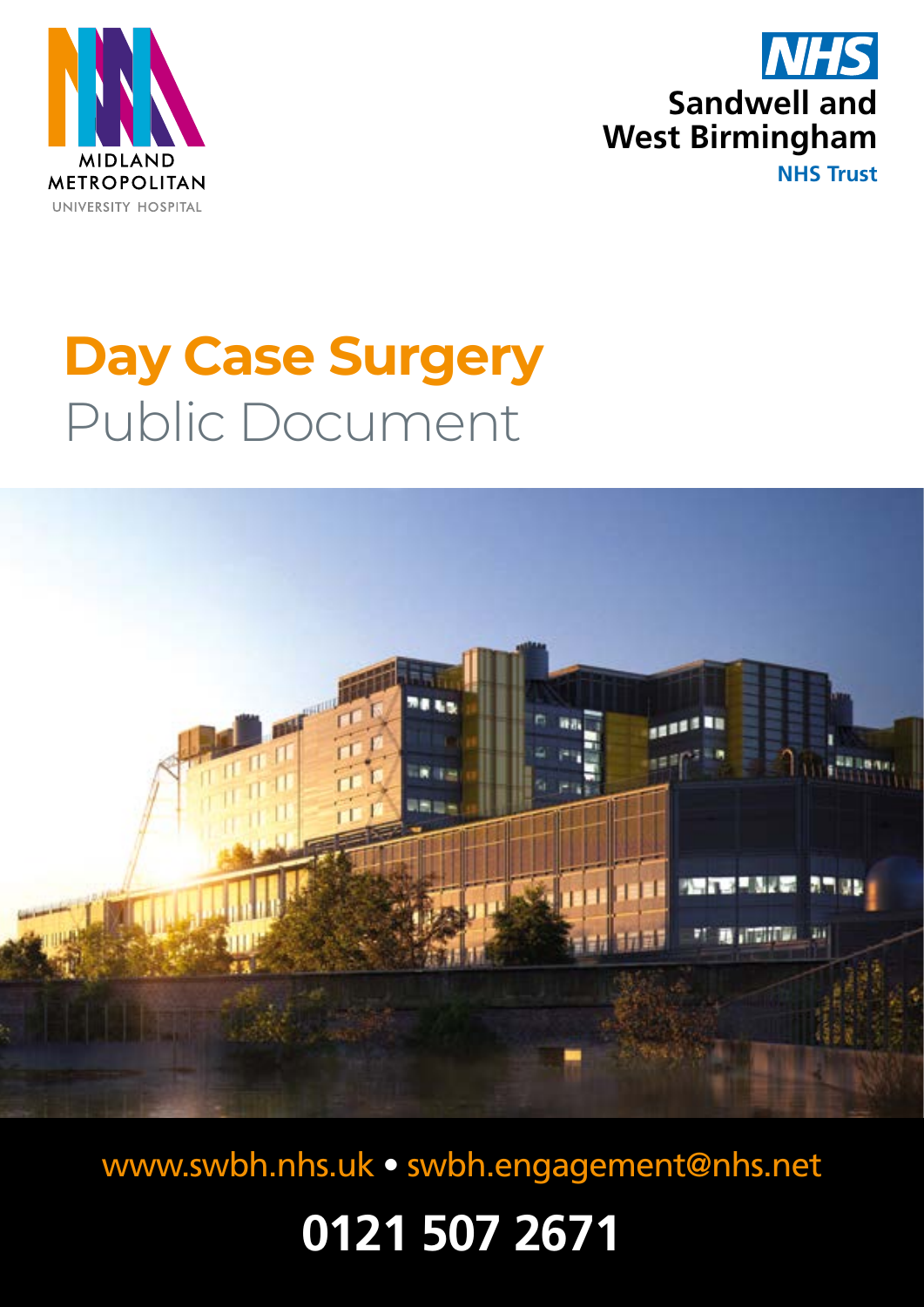

# **Welcome and thank you**

Thank you for taking the time to read the information in this document and for completing the attached survey. The Trust takes their responsibility to involve patients and people who use the services provided by the Trust very seriously. It is important that we hear at every opportunity what people think about our plans to improve services. This document will explain why we are proposing changes to day case surgery and what those proposals are. We will also take the opportunity to tell you a little bit about our Acute Care Model and the new Midland Metropolitan University Hospital.





Richard Beeken, Chief Executive Sir David Nicholson KCB CBE, Chairman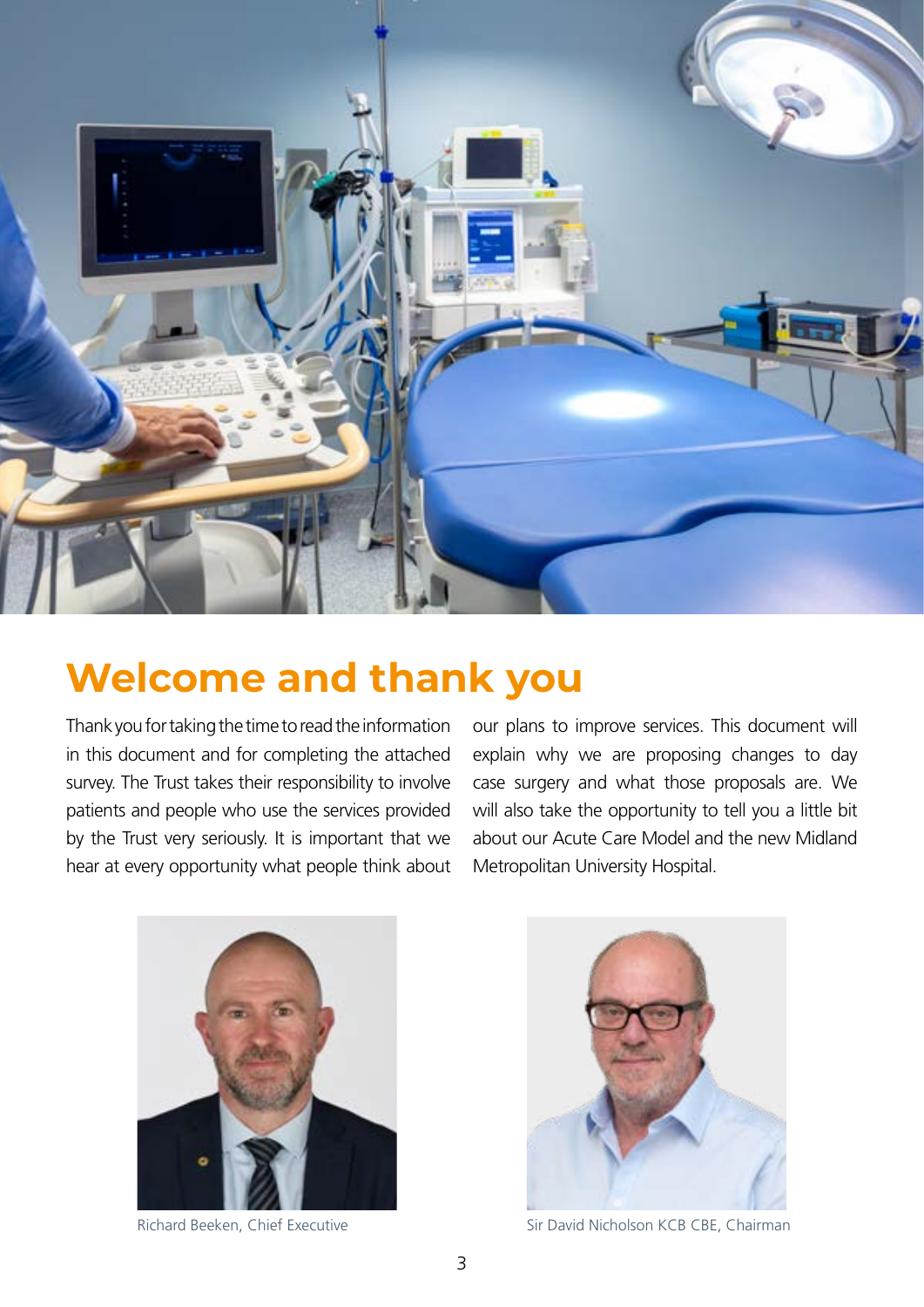# **Improving quality**

We are continually working to improve the quality of care we provide for our patients, and people who use our services: this involves looking at the latest best practice and technologies and listening to patients, their carers and the people who use our services to create further improvements.

National best practice shows that standalone day case (a surgical procedure that does not require an overnight stay in hospital) units have evidenced a reduction in overnight stays and other patient benefits related to patient quality and improved experience. Day case surgery reduces wait times,

reducing risk of operations being postponed due to urgent cases or infection control implications, most notably recently experienced as part of the COVID-19 pandemic.

# **Working Towards Midland Metropolitan University Hospital**

When the Midland Metropolitan University Hospital opens in Smethwick, it will bring together teams who provide acute and emergency care. This was a key outcome of the 2007 public consultation about the future of local health services.

The new hospital will offer maternity, children's and inpatient adult services to half a million people. MMUH will be the closest acute hospital to the centre of Birmingham that caters for adults just as City Hospital does now. The new hospital is being built with **'room to grow'**. In addition, we have retained buildings and wards at Sandwell for future development.

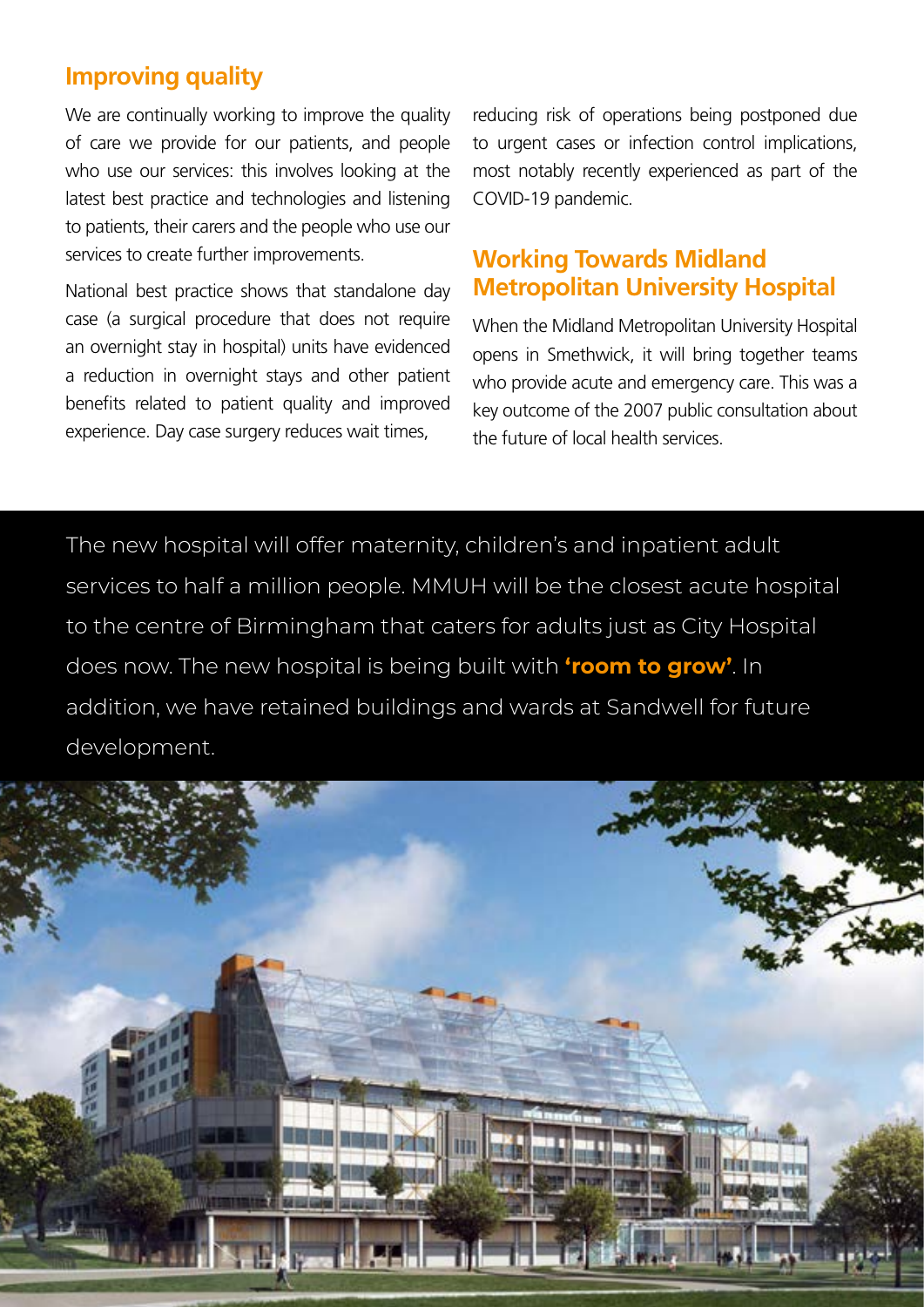

It is important to remember that most services we currently provide on Dudley Road or in West Bromwich will remain in those locations. The Birmingham Treatment Centre and our specialist eye hospital the Birmingham and Midland Eye Centre (BMEC) will remain – and we will redevelop the rest of City site for housing, which is needed in Birmingham. An Urgent Care Centre, able to look after 35,000 people, will replace the current A&E at Sandwell – and the general hospital will become a Treatment Centre offering local outpatient, diagnostic and short stay surgical care. We already provide award-winning Intermediate Care at Leasowes, Rowley Hospital and on our City Hospital site. These services will be expanded with intermediate care at Sandwell too, alongside our specialist stroke rehabilitation services. We want to work closely with nursing and residential care homes to make sure that the services offered to local residents is second to none.

We intend to deliver consultant inpatient medicine, with dedicated diagnostic capability for emergency patients. Research evidence shows that that offers

better care and shorter lengths of stay. To make this happen, we need more outpatient services delivered through local general practice, and we are working in partnership with GP groups to achieve that.

We have worked successfully to tackle unplanned readmissions to hospital. Our organisation is the lead provider for end of life care, and we know that we have scope to provide great care to local people in locations of their choosing. A slightly smaller acute hospital is the right answer for quality and for safety. We must act together to develop community based services, many of which are provided by our own staff working differently. That is why it is so important that we will be delivering intermediate care through Sandwell and West Birmingham NHS Trust, and are able to work flexibly across our bed base.

Creating the Midland Met lies at the heart of the Sustainability and Transformation plan for the local NHS. It also represents a regeneration opportunity for the east of the borough. We are determined to seize this once in several generations chance to deliver integrated care.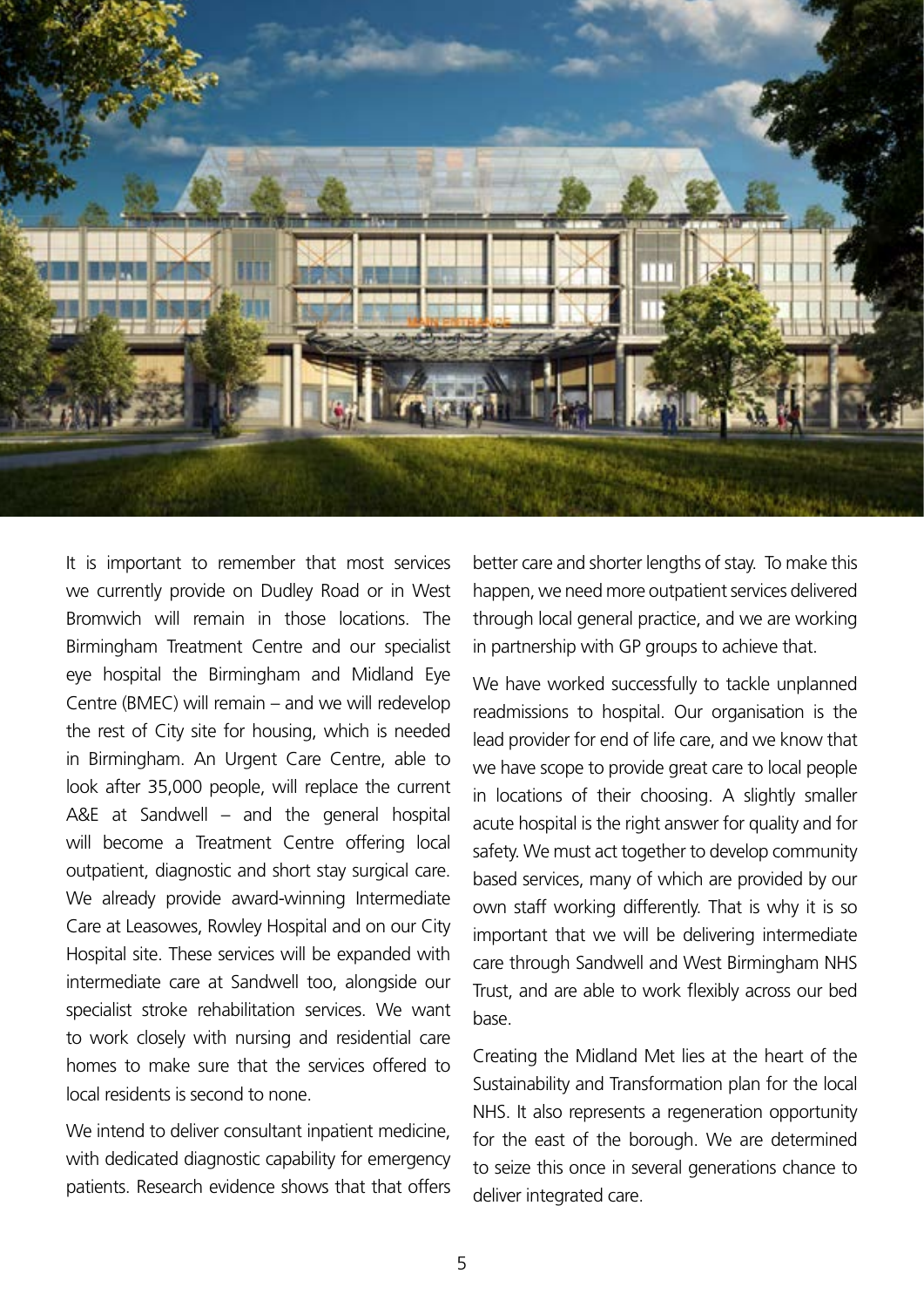# **Proposed Future Day Case Surgery**

#### **What's it all about**

The purpose of this document is to outline the proposed consolidation of day case surgical activity at the Sandwell and West Birmingham NHS Trust treatment centres once the Midland Metropolitan University Hospital opens.

Sandwell and West Birmingham NHS Trust will operate from two treatment centres for planned day case surgery; these sites are the Birmingham Treatment Centre and the Sandwell Treatment Centre (currently Sandwell General Hospital). Acute care (a level of health care in which a patient is treated for a brief but severe episode of illness) and elective surgery that requires an overnight stay (surgery which is scheduled in advance) will

be delivered from Midland Metropolitan University Hospital.

As part of the Acute Care Model the Trust has developed clinical pathways including a new theatre model which allocates surgical specialities to a single treatment centre. The new theatre model results in a potential consolidation of day case surgery for General Surgery and Trauma and Orthopaedics.

This document outlines the proposed changes for these specialities to deliver day case surgery from their proposed locations and outlines the potential implications should these specialities be required to deliver surgery from both treatment centres.

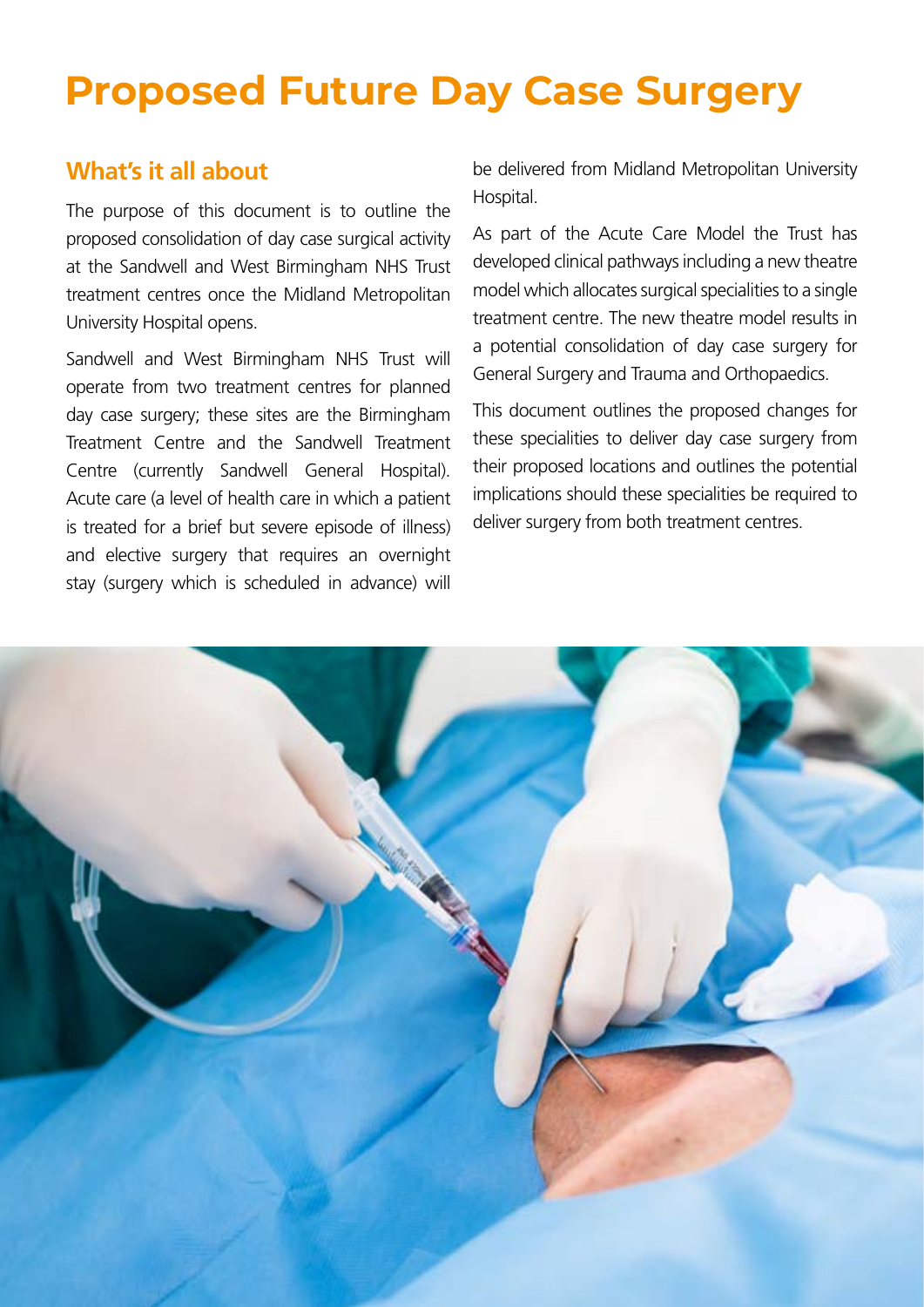

#### **Our Acute Care Model**

When the Midland Metropolitan University Hospital opens in Smethwick, it will bring together teams who provide acute and emergency care. This was a key conclusion of the 2007 public consultation about the future of local health services.

# **Preventing the need to go to hospital**

Specialist hospital and community teams will work with GPs to identify patients who are susceptible to illness or who attend hospital regularly due to illness, to prevent them from becoming ill and needing to attend hospital.

#### **Emergency care at Midland Metropolitan University Hospital**

Our current Accident and Emergency Departments at Sandwell and City will merge together in to one modern, purpose built Emergency Department at Midland Met. The new emergency department will be split into zones, each zone designed to care for patients with particular clinical needs. Patients arriving at the Emergency Department will be assessed and streamed to the most appropriate zone. Each zone will be managed by our most senior specialist doctors and nurses, ensuring rapid decisions are made on the best treatment approach. There will be dedicated x-ray facilities located close by, to ensure scans can be done as quickly as possible. The key focus will be on seeing and treating patients and enabling them to go home as quickly as possible after arriving at the hospital. Patients will only be admitted to hospital if it is the safest place for them to receive the care they need.

A mental health assessment facility will be available, adjacent to the emergency care department to provide support for those patients requiring specialist mental health assessment.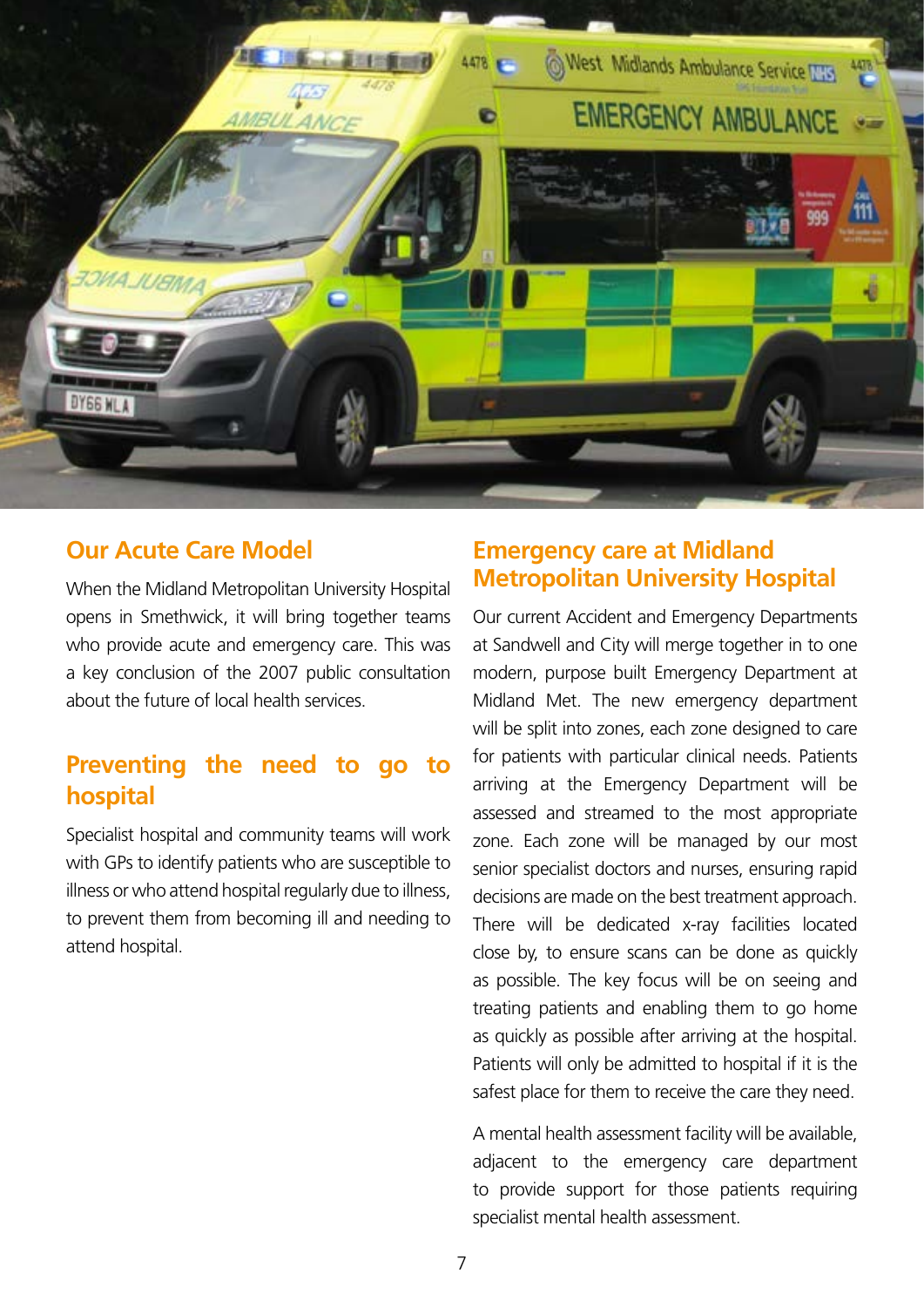# **Care whilst in Midland Metropolitan University Hospital**

Patients will be actively treated both during the week and at weekends, to ensure recovery progresses continually. This will shorten how long patients need to stay in hospital.

Patients will be supported to be involved in their own care whilst in hospital, supporting them to stay mobile and able to return home as quickly as possible once their treatment has finished.

In preparation for the opening of Midland Metropolitan University Hospital we are proposing to provide general surgery day cases as outlined below:

# **Current Provision**

**General Surgery:** Day case surgery is currently delivered from the Birmingham Treatment Centre and Sandwell General Hospital (SGH)

#### **Trauma, Orthopaedics and Plastics:**

Day case activity is currently delivered from Birmingham Treatment Centre and Sandwell General Hospital .

# **Proposed Future Provision**

#### **General Surgery:**

**Planned and Emergencies:** Midland Metropolitan University Hospital **Day Cases:** Birmingham Treatment Centre

#### **Trauma, Orthopaedics and Plastics:**

#### **Planned and Emergencies:** Midland Metropolitan University Hospital **Day Cases:** Sandwell Treatment Centre (currently known as Sandwell General Hospital)

The proposed changes will not affect where patients go for their pre-assessment and out-patient care. This will remain at both Birmingham Treatment Centre and Sandwell Treatment Centre .

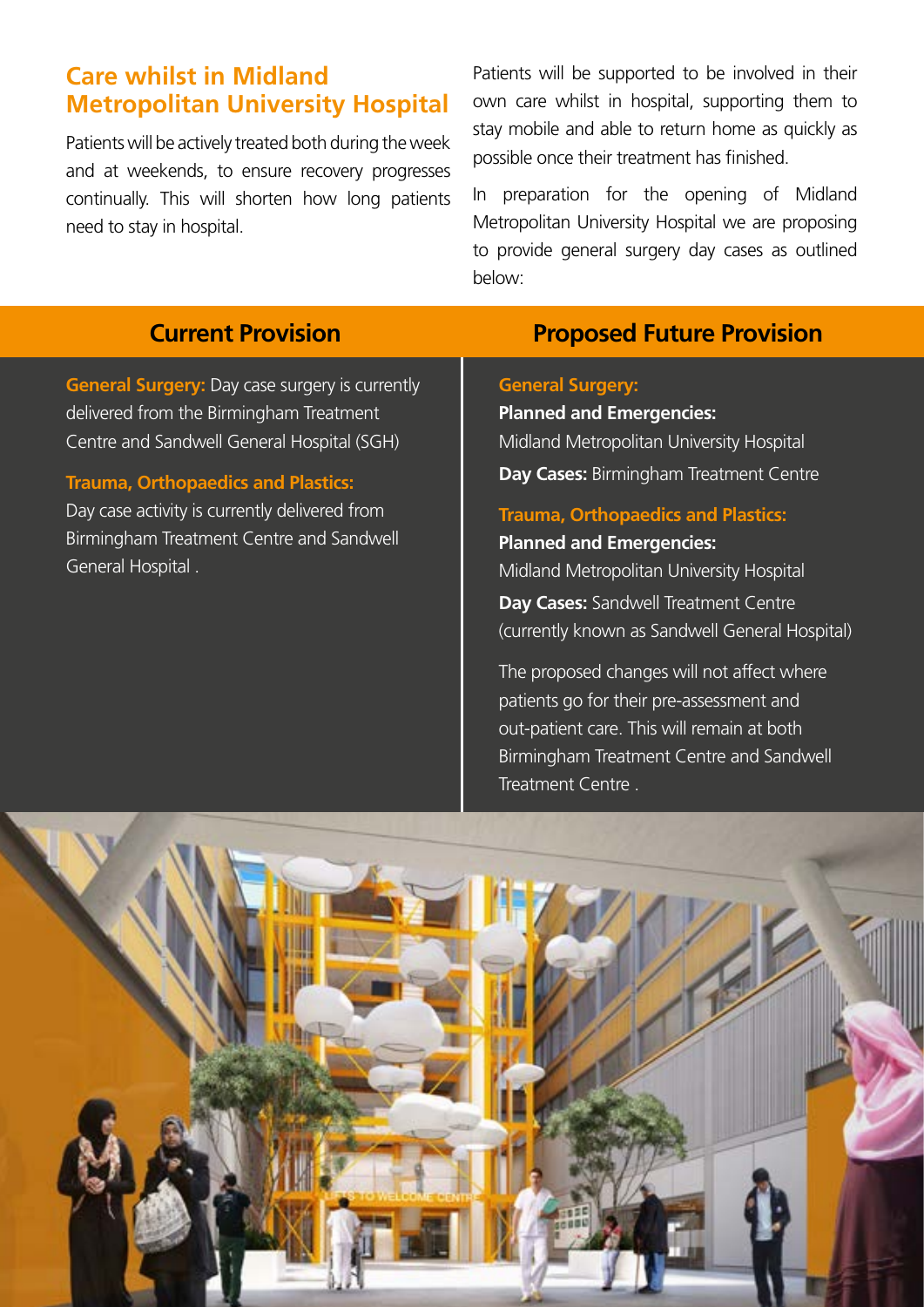# **What are the benefits of working on one site?**

Locating services on to one acute site, it will further improve the care you receive:

- Get It Right First Time (GIRFT) identified evidence of increased levels of quality and patient experience.
- Patient outcomes will improve due to the provision of a consistent and speciality skilled workforce providing dedicated care
- Reduction in waiting times for surgery based on spreading clinical provision across multiple geographical sites
- Patients will be treated in accordance with clinical priority and equitable waiting times and not location of service
- Patients will be able to access outpatient appointments at the treatment centre closest to them
- Reducing risk of operations being postponed due to urgent cases or infection control implications, most notably recently experienced as part of the COVID-19 pandemic
- Working on one site will be more attractive to clinicians and staff, and will help us to not be reliant on agency staff.

Whilst we are confident that these changes will lead to improvements for our patients, we do recognise that this change could result in longer journey times for some patients and their family and friends. However, by changing the way we work we can ensure our services continue to meet the needs of our patients.

In preparation for the opening of Midland Metropolitan University Hospital we are proposing to relocate general surgery day cases as outlined on page 8.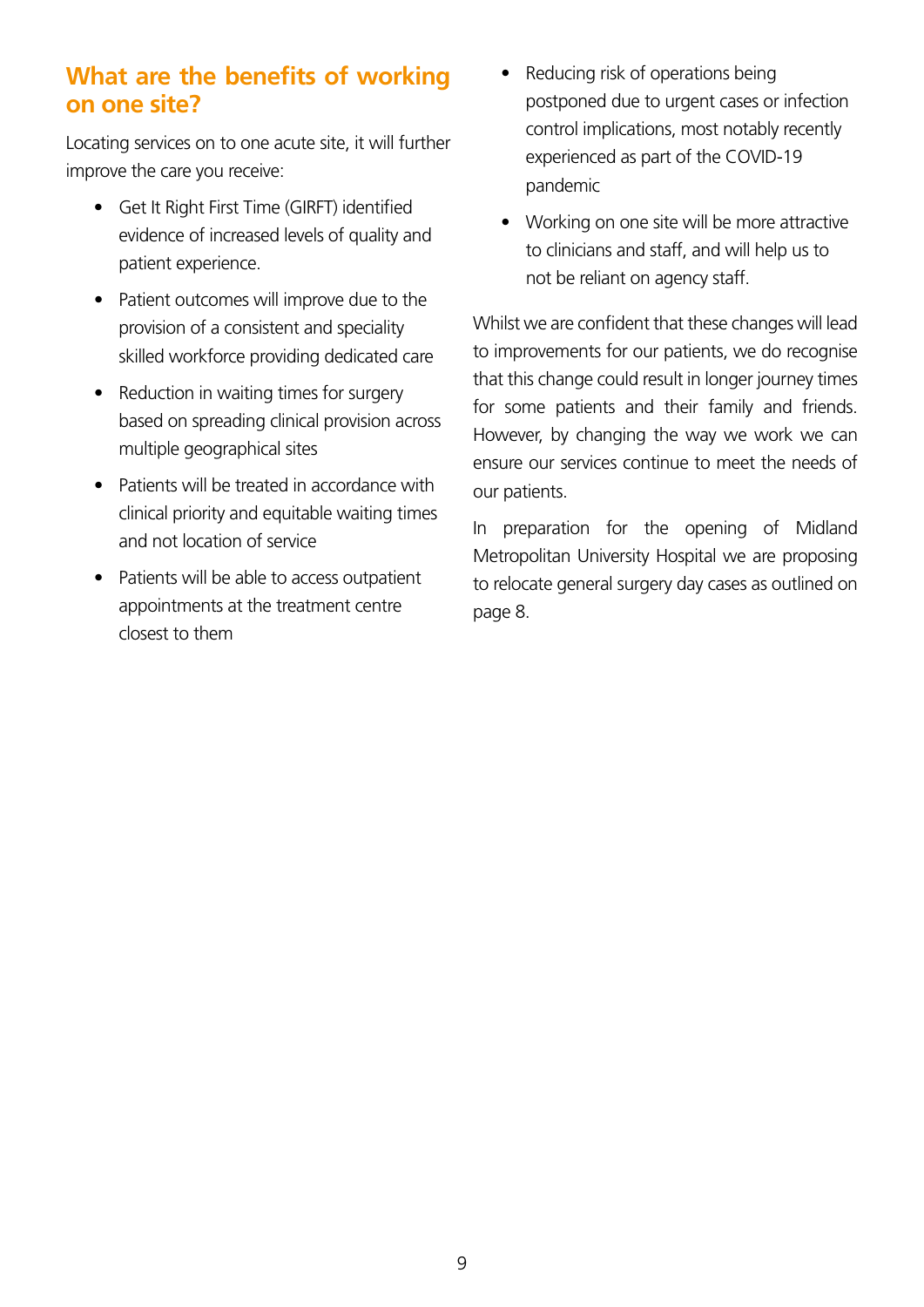### **How can we support you through these changes?**

From Monday 7 March to Friday 15 April 2022, we will be talking with patients, their carers, the communities that support them and local people to understand your views on the proposed changes and how we can better support you, whilst we deliver these improvements.

We want to hear your views on what these potential changes mean to you and what else we should be considering and invite you to take part in this conversation.

We will listen to your feedback and produce a report based on what you tell us, which will go to the Midland Metropolitan University Hospital Programme Board and Trust Board. We will publish this report on our website at:

#### **www.swbh.nhs.uk**

We will use this feedback in developing our detailed plans.

#### **How to get involved**

You can get involved by completing our survey. Just go to the 'Get Involved Section' of our website at **[www.swbh.nhs.uk](http://www.swbh.nhs.uk)** or by attending one of the following events:

#### **In-person meeting**

Thursday 7th April 10.30 a.m. – 12.00 p.m. Community Action Project Windmill Lane Smethwick B66 3LX

#### **<https://bit.ly/3tCgYbB>**

#### **Online meeting**

Tuesday 12 April 2.00 p.m.

#### **<https://bit.ly/3Msivtt>**

To attend either meeting you can book through the eventbrite links above, or by email to **[swbh.engagement@nhs.net](mailto:swbh.engagement%40nhs.net?subject=)** or by calling **0121 507 2671**.

#### Complete and return the survey in this booklet to:

Freepost Address: **RRYC-KKSR-HHYA Sandwell General Hospital Communications Department Trinity house Lyndon West Bromwich B71 4HJ**

Or, complete the survey online at **[www.swbh.nhs.uk](mailto:www.swbh.nhs.uk?subject=)**

#### **The survey closes on Friday 15 April.**

To request the information in alternative formats please contact us on **0121 507 2671**. We want to hear from as many local people as possible, and if you belong to a local group or are part of a specific community and would like us to come and talk to your group. Please email **[swbh.engagement@](mailto:swbh.engagement%40nhs.net?subject=) [nhs.net](mailto:swbh.engagement%40nhs.net?subject=)** or **0121 507 2671**. We would very much welcome the opportunity to visit you to take you through the proposed changes, answer any questions you may have and capture your views.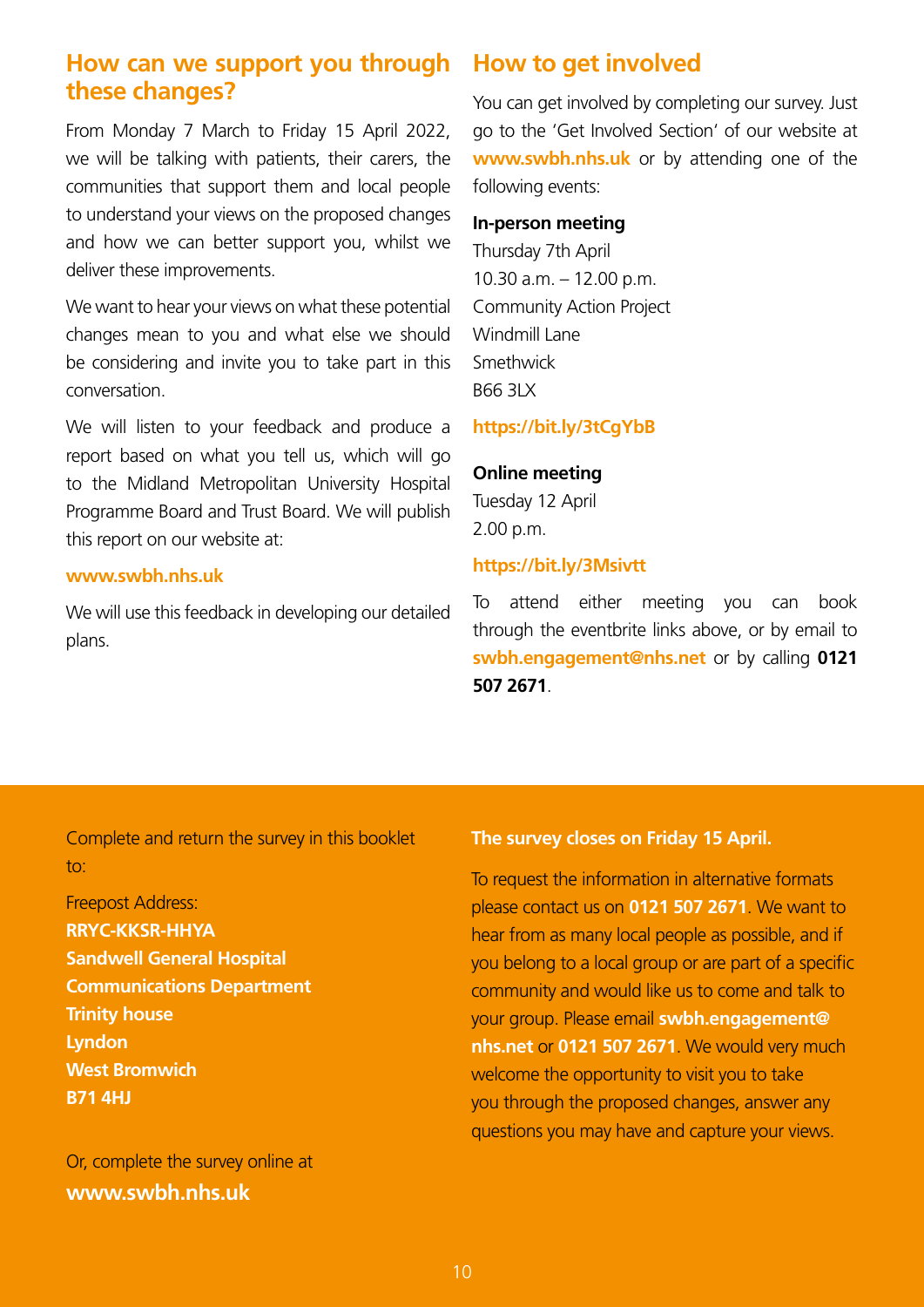# **Survey**

Please let us know your views, by completing this short survey. This will help us understand how we can support you, as we improve services in Sandwell and West Birmingham.

|    | 1. Please tell us about you: (please tick where applicable)                                                                | If you have had day case surgery in the past<br>7.                                                                                                                    |
|----|----------------------------------------------------------------------------------------------------------------------------|-----------------------------------------------------------------------------------------------------------------------------------------------------------------------|
|    | O a. I am a patient/local person                                                                                           | 3-5 years, how did you travel there?                                                                                                                                  |
|    | $\circ$ b. I am a carer or relative to someone                                                                             | Method:                                                                                                                                                               |
|    | who has used/using these services                                                                                          | $O$ Car                                                                                                                                                               |
|    | ○ c. I have an interest in the service                                                                                     | $\circ$ Taxi                                                                                                                                                          |
|    | ○ d. I work for/support a local voluntary and                                                                              | O Public Transport                                                                                                                                                    |
|    | community sector organisation/group                                                                                        |                                                                                                                                                                       |
|    | $\circ$ e. I work for the trust                                                                                            |                                                                                                                                                                       |
|    |                                                                                                                            | Please tell us what impact you believe these<br>8.                                                                                                                    |
|    |                                                                                                                            | changes will have on you and your family,                                                                                                                             |
|    |                                                                                                                            | friends, carers etc.?                                                                                                                                                 |
|    | 2. The changes proposed in this document are part                                                                          |                                                                                                                                                                       |
|    | of our work to deliver the Midland Metropolitan<br>University Hospital. How aware of the new                               |                                                                                                                                                                       |
|    | hospital are you?                                                                                                          |                                                                                                                                                                       |
|    | (please rank 1 to 5, where 1 is no awareness and 5 is fully aware)                                                         | Please tell us how we might be able to support<br>9.                                                                                                                  |
|    | 1 - No awareness<br>2<br>4<br>5 - Fully aware<br>3                                                                         | you through the proposed changes?                                                                                                                                     |
|    | $\circ$<br>◯<br>О<br>$\circ$<br>О                                                                                          |                                                                                                                                                                       |
|    |                                                                                                                            |                                                                                                                                                                       |
| 3. | Do you understand why we want to make the<br>proposed changes?                                                             |                                                                                                                                                                       |
|    | $\bigcirc$ Yes $\bigcirc$ No                                                                                               | 10. Any other comments you wish to make?                                                                                                                              |
|    |                                                                                                                            |                                                                                                                                                                       |
|    | If no, what else can we do to assist you?                                                                                  |                                                                                                                                                                       |
|    |                                                                                                                            |                                                                                                                                                                       |
| 4. | How can we best keep you informed and                                                                                      | The following questions will help us to understand more about who has responded<br>to our survey This will help us to ensure that we are reaching all sections of our |
|    | involved in our work?                                                                                                      | communities and listening to everyone's views.                                                                                                                        |
|    | Please select (multiple options available)                                                                                 |                                                                                                                                                                       |
|    | Method:                                                                                                                    | 12. What is your ethnic background?                                                                                                                                   |
|    | $O$ Email                                                                                                                  | ○ Black or Black British - Caribbean<br>$\circ$ White - British                                                                                                       |
|    | ○ Website                                                                                                                  | $\circ$ White - any other white background<br>○ Black or Black British - African                                                                                      |
|    | O Social Media e.g. Twitter, Facebook, YouTube                                                                             | $\circ$ White - Irish<br>○ Any other Asian background<br>○ Any other black background                                                                                 |
|    | O Local newspaper                                                                                                          | ○ Asian or Asian British - Indian<br>○ Mixed - white/black African                                                                                                    |
|    | O Direct Mail e.g. letter                                                                                                  | O Mixed - white/black Caribbean<br>○ Asian or Asian British - Bangladeshi<br>$\circ$ Mixed - white/Asian                                                              |
|    | O Local Radio                                                                                                              | $\circ$ Other (please specify)<br>$\circ$ Any other mixed background                                                                                                  |
|    | O Face to Face                                                                                                             |                                                                                                                                                                       |
|    |                                                                                                                            | 13. Are you                                                                                                                                                           |
|    |                                                                                                                            | O Female O Male O Transgender O Prefer not to say                                                                                                                     |
| 5. | Do you understand why we are locating our day                                                                              |                                                                                                                                                                       |
|    | case surgery specialties onto a single site?                                                                               | 14. Do you have a disability                                                                                                                                          |
|    | $\circ$ Yes $\circ$ No                                                                                                     | O Yes O No O Prefer not to say                                                                                                                                        |
|    | If no, what else can we do to assist you?                                                                                  | 15. Which if the following age categories do you fit into?                                                                                                            |
|    |                                                                                                                            | $\circ$ 35 - 44<br>$065 - 74$<br>$\circ$ 17 or under                                                                                                                  |
|    |                                                                                                                            | $0$ 18 - 24<br>$\circ$ 45 - 54<br>$O$ 75 - 84                                                                                                                         |
| 6. | To what extent do you agree with the proposals                                                                             | $025 - 34$<br>$055 - 64$<br>$\circ$ 85 plus                                                                                                                           |
|    | to locate general surgery at one site and trauma and                                                                       | 16. What is your religion/faith?                                                                                                                                      |
|    | orthopaedics at our other site for day case surgery?<br>(Please rank 1 to 5, where 1 is don't agree, and 5 is fully agree) | $\circ$ No religion<br>$\circ$ Hinduism<br>$\circ$ Islam                                                                                                              |
|    |                                                                                                                            | O Buddhism<br>○ Sikhism<br>$\circ$ Jewish                                                                                                                             |
|    | 1 - Don't Agree<br>5 - Fully Agree<br>2<br>3<br>4                                                                          | $\circ$ Christianity                                                                                                                                                  |
|    | $\circ$<br>$\bigcirc$<br>О<br>О<br>O                                                                                       |                                                                                                                                                                       |
|    | Share with us what your reason is for selecting the                                                                        | Thank you for completing the survey,                                                                                                                                  |
|    | number you did?                                                                                                            | your views matter.                                                                                                                                                    |
|    |                                                                                                                            |                                                                                                                                                                       |